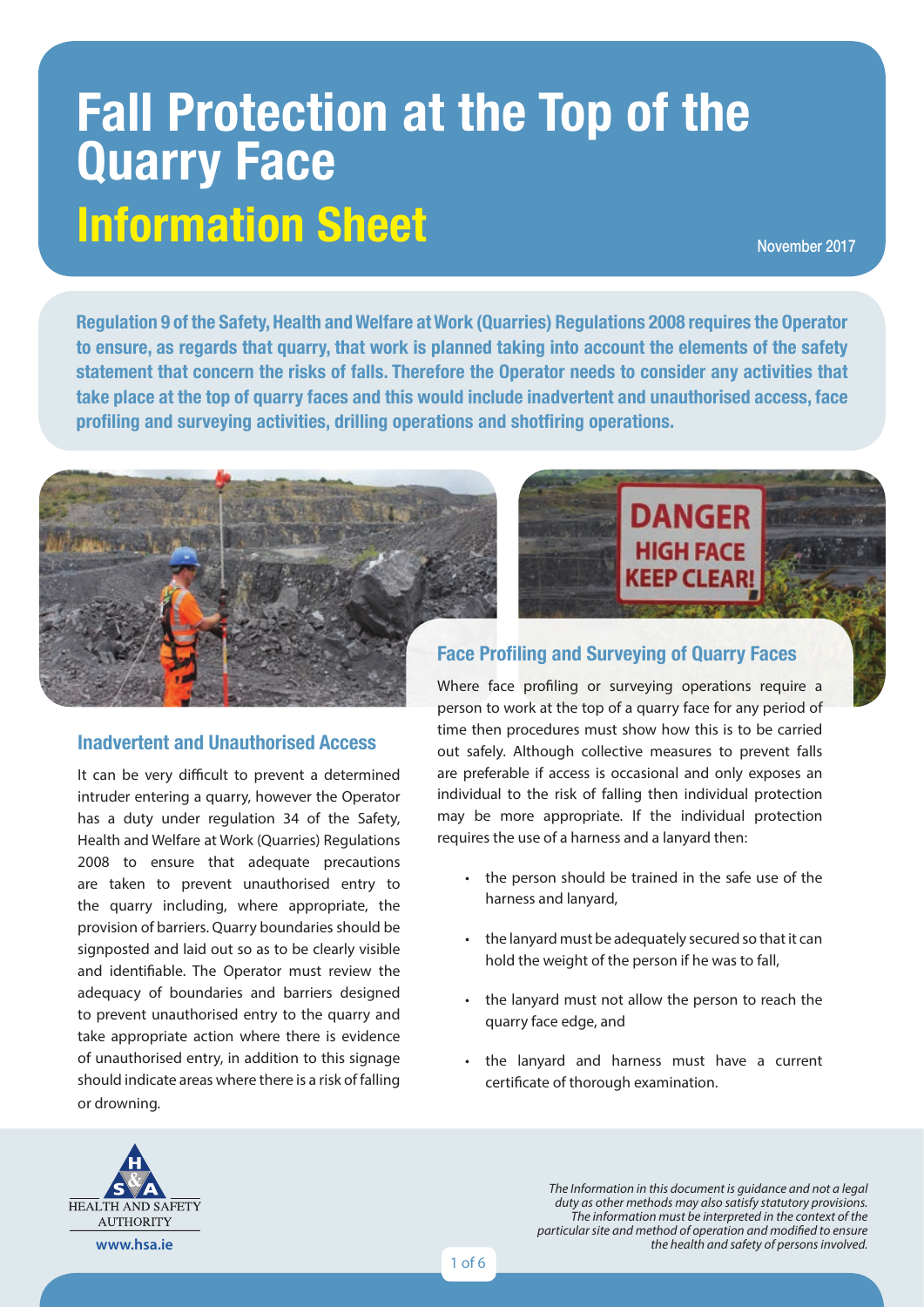## **Drilling Operations**

Where the face is to be drilled prior to blasting, the Operator must ensure that the driller is adequately protected from falling from the quarry face. Suitable procedures should generally have collective measures in place to prevent the driller from falling and where individual measures are necessary they should only be used for the purpose of erecting collective measures. If straps and poles are the collective system specified by the Operator then the driller should ensure that short holes are drilled behind the last row of holes for the blast that will facilitate the erection of the straps and poles following the inspection of the blast. If the driller arrives on site and there is no collective system in place to prevent them from falling then the driller must wear a secured lanyard and harness. Where the lanyard must not allow the person to reach the quarry face edge, this should only be used to prepare for and for the erection of the collective system and not for the drilling of the shotholes.

## **Face Shothole Loading**

Loading and charging must only be carried out under the supervision of the Explosives Supervisor/Shotfirer. Collective systems must be used during loading operations.

#### **Risk Assessment for Work at a Quarry Face**

It is very important to carry out a site specific risk assessment including all the personnel likely to be involved in the blasting operation such as the Driller, Shotfirer, Explosives Supervisor, Quarry Manager, Bulk Explosive Supplier, and Geotechnical Consultant.

The following topics should be considered in any risk assessment:

- The site geology and stability of the face
- Access to the blast site for drill rig, delivery of stemming, explosives delivery vehicles, bulk explosive trucks and emergency vehicles
- Prevention of personnel and equipment from falling over the edge
- Traffic management during work at the top of the quarry face
- Blast design parameters such as spacing and burden
- Profiling and surveying operations
- The weather conditions at the time when work is to be carried out

## **The Work at Height hierarchy should be followed in selecting the method used:**

- Collective measures should be given priority over personal protective measures
- Physical barriers such as safety bund and the post and strap systems should be considered first
- Only where the use of a physical barrier creates an unacceptable risk then other measures such as delineation of the danger zone or harnesses may be considered
- The Quarry Operator should be able to show that they have considered how a fall from an open edge will be prevented for that particular blast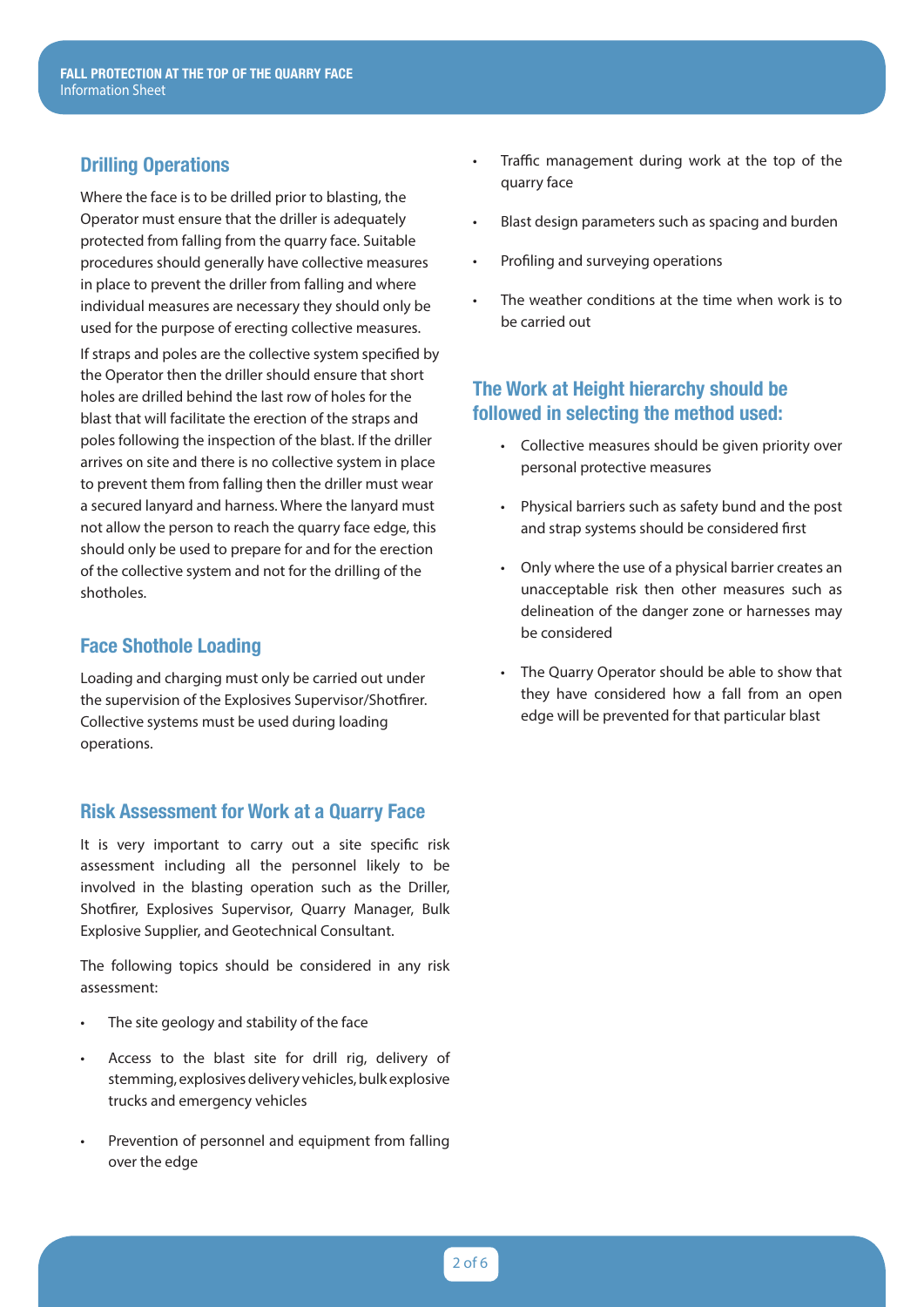#### **Collective Systems**

#### **1. Use of quarried material to create a bunded barrier at the top of the face**

This method is only suitable for use where the quarry face is well managed and the geology is consistently good and would be unsuitable where burdens are less than 4 metres, or where the rock is prone to back break and cracking and where the face often has overhanging rock. This system is best suited to lower face heights where burdens are in excess of 4 metres. The burdens could be extended by increasing the diameter of the shotholes. However, the vibration will need to be monitored if the maximum instantaneous charge is increased as a result of a greater shothole diameter. In order to build an adequate barrier at least 4 metres of free face is required between the quarry face edge and the planned first row of shotholes.

If this is not available then the barrier is unlikely to be high or wide enough to prevent a person from falling and it can cause difficulty drilling the front row of shotholes as the quarried material in the barrier may flow into the shothole. The barrier must be at least 950mm above the quarry face edge at all points along its length and higher if vehicles are operating close to the face edge. The barrier must extend beyond either side of the planned front row of holes or where persons will be working and also at the sides if there is an exposed edge where a person could fall.

The quarried material in the barrier should be in place before drilling commences. This is best achieved by placing the quarried material behind the last row of holes of the planned blast so that when the blast is taken the next barrier is in place. Again this shows that the system is only suitable when faces are well managed and geology is consistent. Putting an initial barrier made of quarried material at the quarry face edge places the vehicle Operator at risk especially where the ground is shattered or there are slip planes. It is much safer to have the barrier installed behind the next blast so that only maintenance of the barrier is necessary. The sequence is explained in the diagrams below.

When using bunded edge protection account must be taken of changes in elevation across the blast site to ensure an adequate barrier is in place.

## **The use of quarried material as a fall barrier at a quarry face prior to blasting**



## **The use of quarried material as a barrier immediately following the blast**

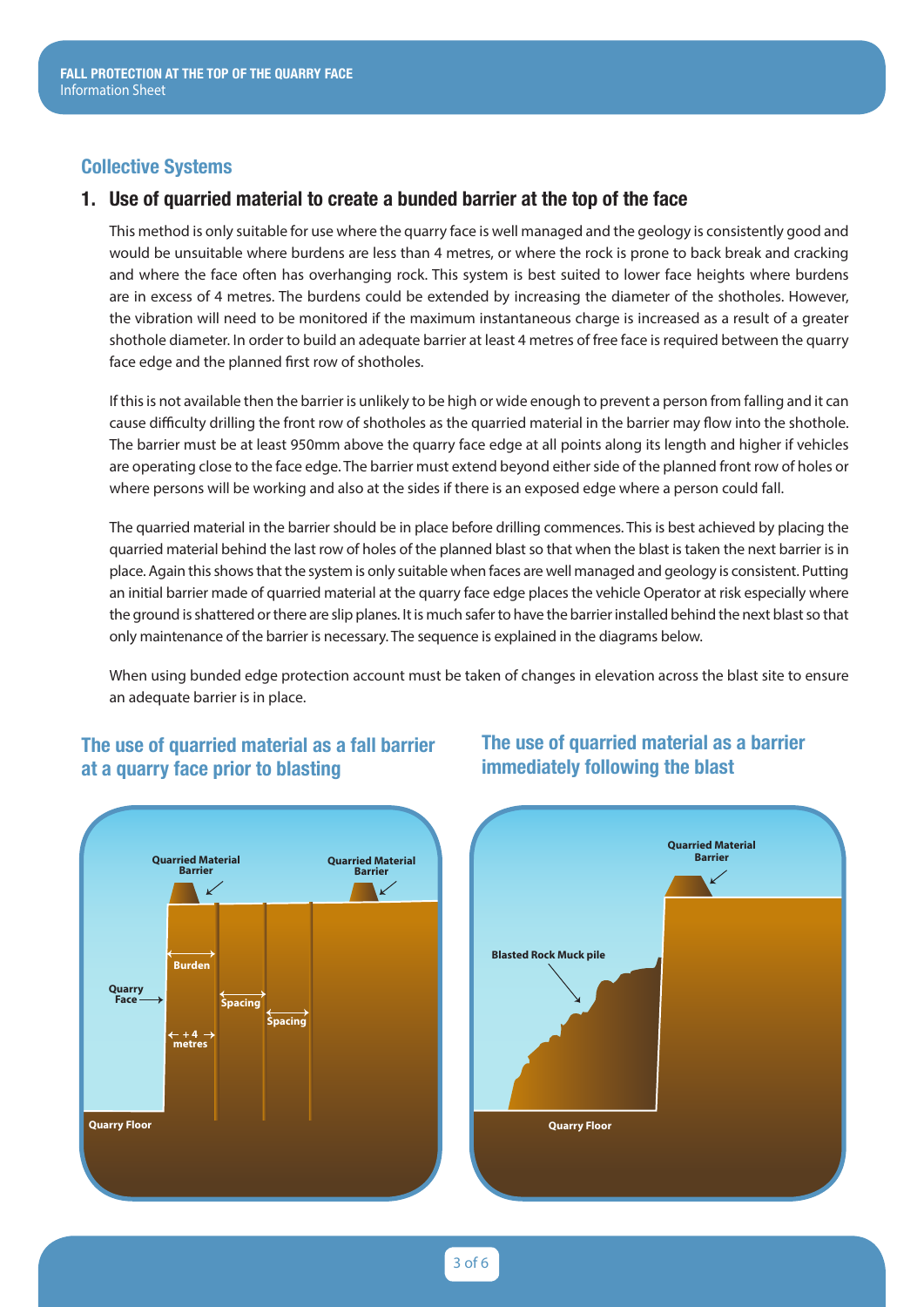# **Bunded Edge Protection**



*Drill Rig Operator working at a Quarry Face with fall protection provided by bunded edge protection made from quarried material*



*Quarry Workers marking out drill holes with fall protection provided by bunded edge protection made from quarried material*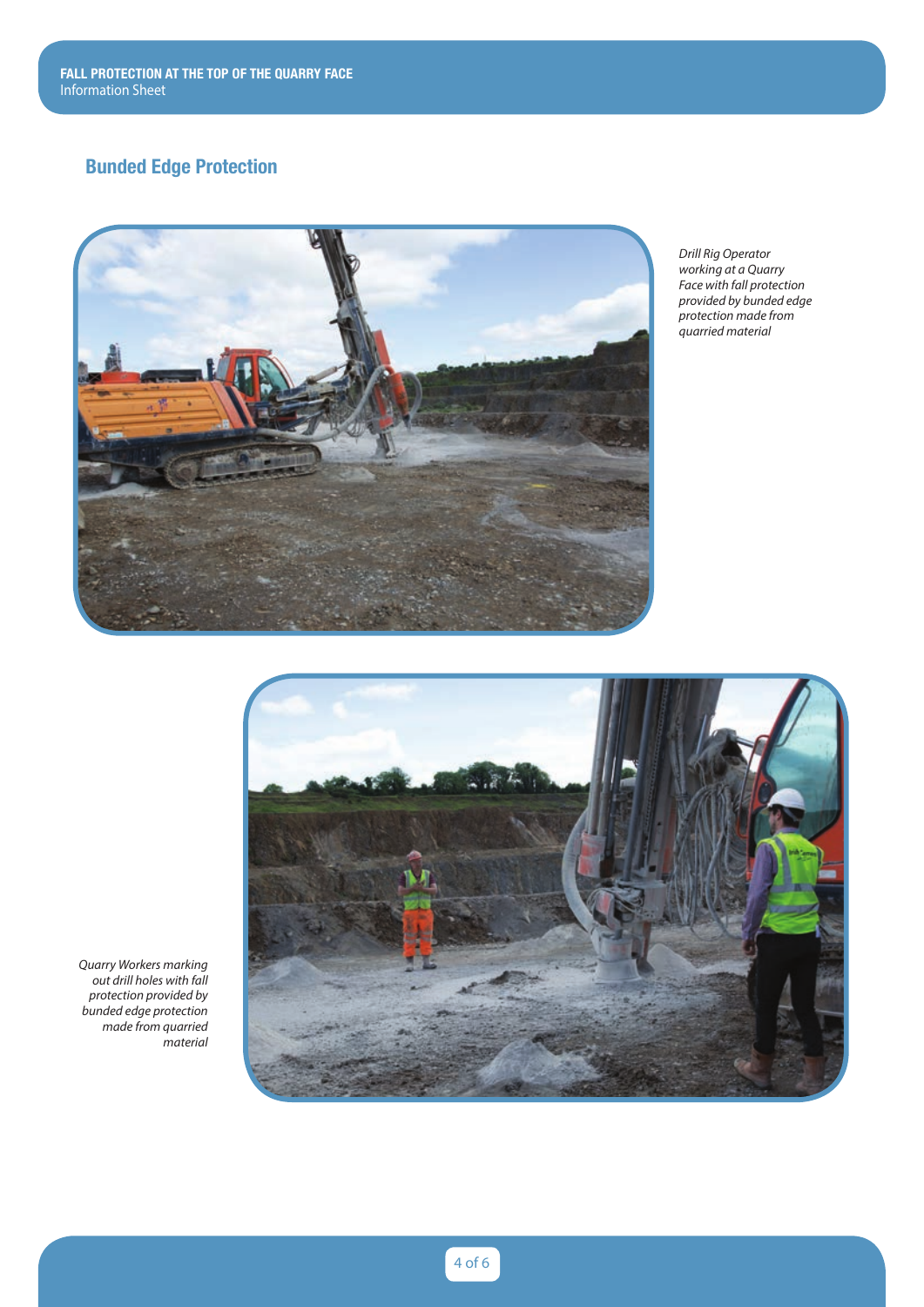#### **Collective Systems**

#### **2. Straps and Poles**

This is an accepted method for providing fall protection at a quarry face. This system must be well managed to ensure it provides adequate protection when persons are working at the quarry face. The top strap must be at least 950 millimetres above the edge of the quarry face and the lower strap must not be more than 470 mm below the top strap.

The straps must be adequately tensioned so that a person cannot fall through them. The top and lower strap should be connected by intermediate bands or other means to maintain a constant distance between the straps. If ropes are used instead of straps they must be adequately tensioned so that a person cannot fall through them and intermediate bands or other means to maintain a constant distance between the ropes must be used.

#### **System of Work to be followed**

Holes approximately 1 metre in depth and not more than 20 metres apart should have been predrilled for erecting the strap and pole system close to the face edge and in front of the planned first line of shotholes and also to the side if there is an exposed edge where a person could fall. If these are not pre-drilled the driller must drill these holes before commencing shothole drilling. When the driller alights the drill rig and approaches the quarry face the driller must wear a secured lanyard and harness where the lanyard must not allow the person to reach the quarry face. The harness and lanyard must be used by the driller until such time as the strap and pole system is in place. Care must be taken where there is shattered ground in the area to be drilled for the post holes.

The strap and pole system must be erected by a person(s) who must wear a secured lanyard and harness where the lanyard must not allow the person to reach the quarry face edge.

The strap and pole system must extend beyond either side of the planned front row of holes or where persons will be working and where a person could fall.

The strap and pole system must be adequately tensioned and intermediate bands or other means to maintain a constant distance between the straps must be installed before the person(s) removes their lanyard and harness.

The driller must only drill shotholes within the area of fall protection provided by the straps and poles.

When completing the final row of holes the driller should drill holes to accommodate the poles for any future blast in that area.

When loading the front row of holes at the face the straps and poles must be in front of the first row of shotholes at all points.

Account must be taken of changes in elevation across the blast site to ensure an adequate barrier is in place throughout the working area.

The straps and poles must remain in place until the front row of shotholes have been fully loaded and persons are no longer required to work in front of the first row of shotholes and have been instructed not to pass beyond the front row of shotholes.

The straps and poles should only be removed by a person(s) wearing a secured lanyard and harness where the lanyard must not allow the person to reach the quarry face edge and not be removed where inclement weather or geological conditions such as shattered ground could place persons at risk during removal.

The straps and poles must be removed to a place where they will not be damaged as a result of the blast or by subsequent vehicle movements.